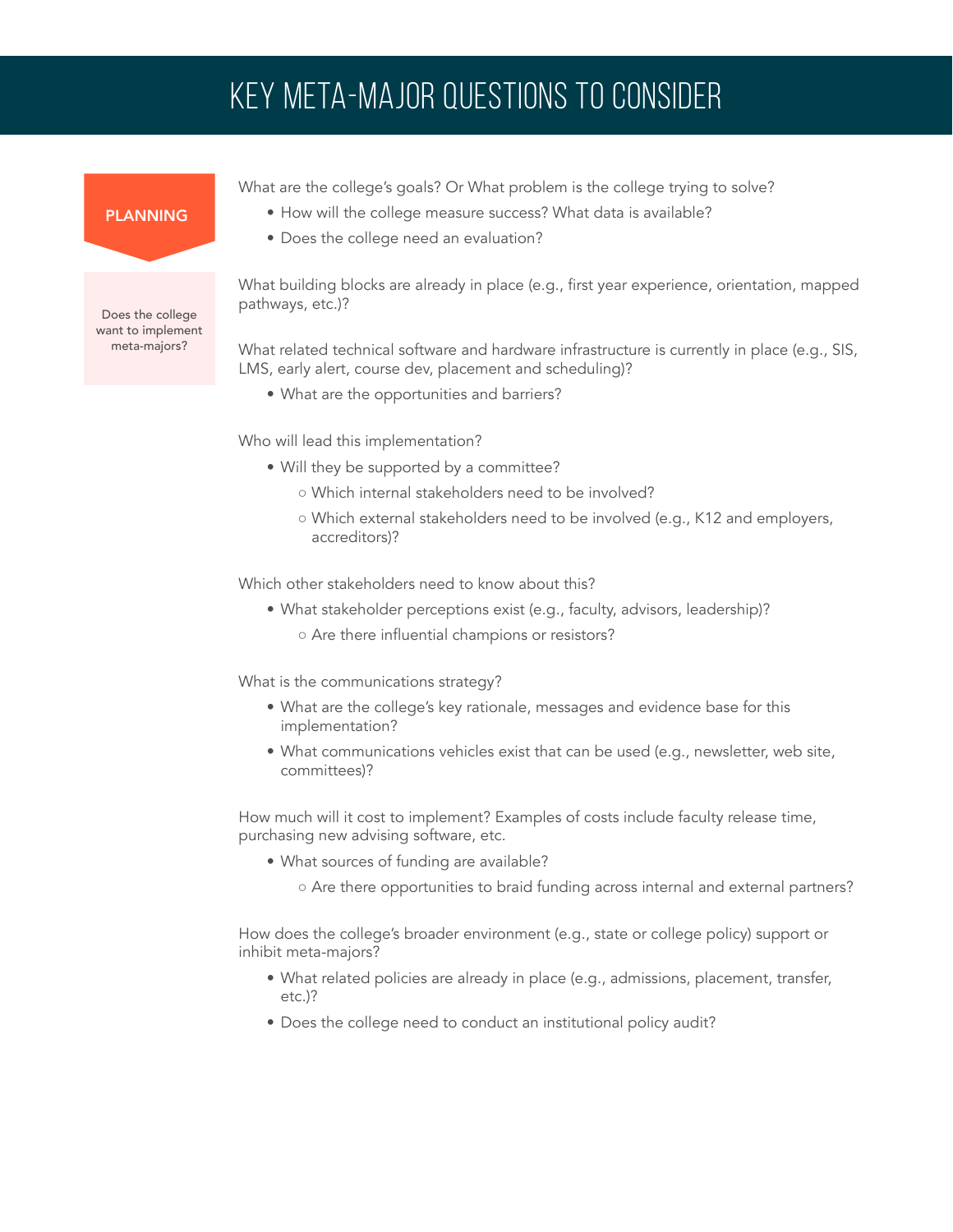### REVIEW OF PROGRAMS

What is the full scope of programmatic offerings at this college?

Do the college's programs align to the local labor market and/or transfer partner? Has the college validated its program offerings with employers?

Do the college's programs align to the local four-year transfer partner?

What are the high-level program groupings?

- How many meta-majors make sense for this college?
- Are there any low-performing programs that should be eliminated?

Which general education courses align best to each meta-major?

- What are the common courses across all programs?
- What is the required core within this meta-major that allows students to branch off into various majors without losing any credits?
- Which courses will introduce students to relevant faculty and career information early in their academic careers?
- Which courses might not be included, and who needs to be involved in that decision?
- Of the many electives we offer, which are recommended or required for each metamajor?

How can the college integrate developmental education to ensure it serves as an on-ramp into meta-majors for students?

- Does the college contextualize developmental education?
- Does the college offer accelerated developmental education options?
- Does the college offer differentiated math pathways aligned to meta-majors?

What type of curriculum governance model is required to guide decisions about meta-majors, course sequences, and future revisions?

• What type of documentation and tracking is required to ensure consistency?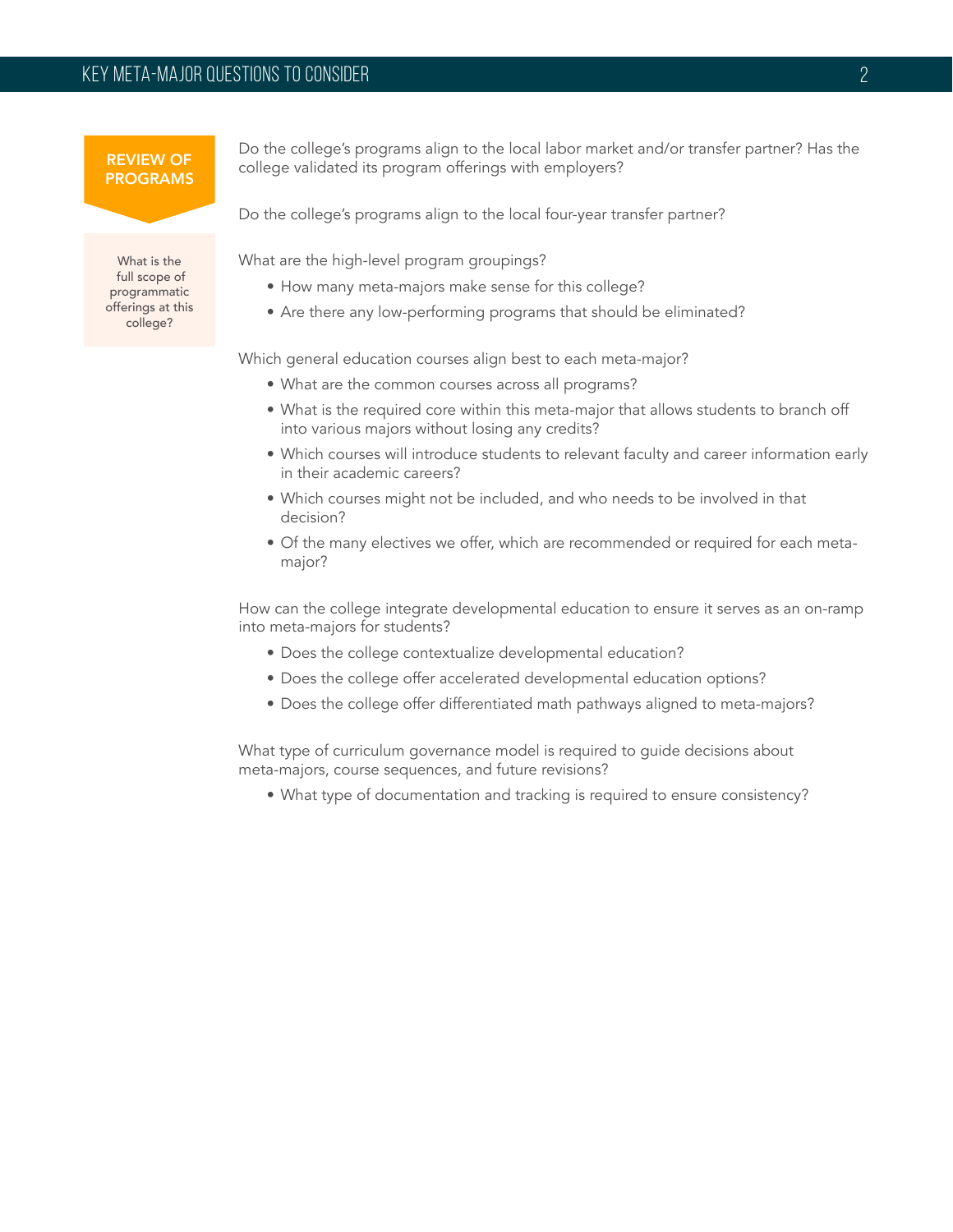**STUDENT** INTAKE

How will the college place students into meta-majors?

How does the college communicate meta-majors to prospective students?

Will mapped pathways be presented to students as their default registration?

How will the college present mapped pathway requirements to students?

- How does the college work with feeder high schools to align student pathways (e.g., dual enrollment, early college, early remediation, etc.)?
- How does the college work with adult basic education providers to align student pathways (e.g., basic skills support, non-credit coursework, etc.)?
- How does the college work with the workforce system to align student pathways (e.g., training programs, work-based learning, etc.)?

How does the college communicate meta-majors to entering and matriculated students?

- Is there a college-wide orientation that includes an introduction to meta-majors? o Is orientation mandatory?
	- What aspects of orientation are delivered in person and which online?
- What other means of communication should the college use (e.g., embed into application, add to web site, etc.)?

How does the college help students make informed choices about meta-majors?

- Does the college integrate career counseling into early advising sessions?
- Does the college have career assessment tools that align with the college's metamajors?
- Does an advising session happen during orientation?
- Is advising mandatory before a student can register or at ongoing milestones?

How does meta-majors placement align with developmental education placement?

• Are there self-serve resources for students that are aligned with and compliment advising services?

What type of staff education, training, and documentation is required to ensure consistency?